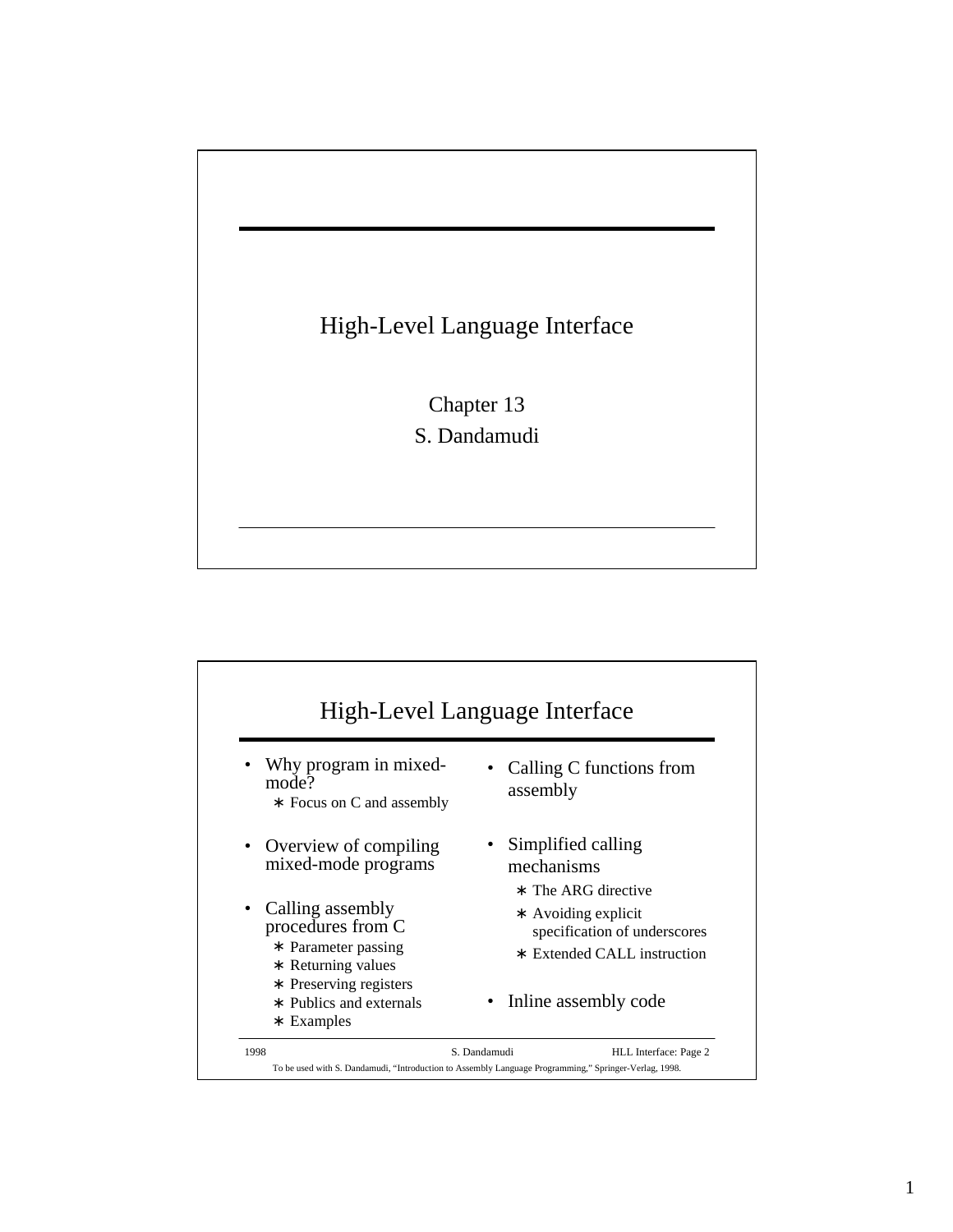

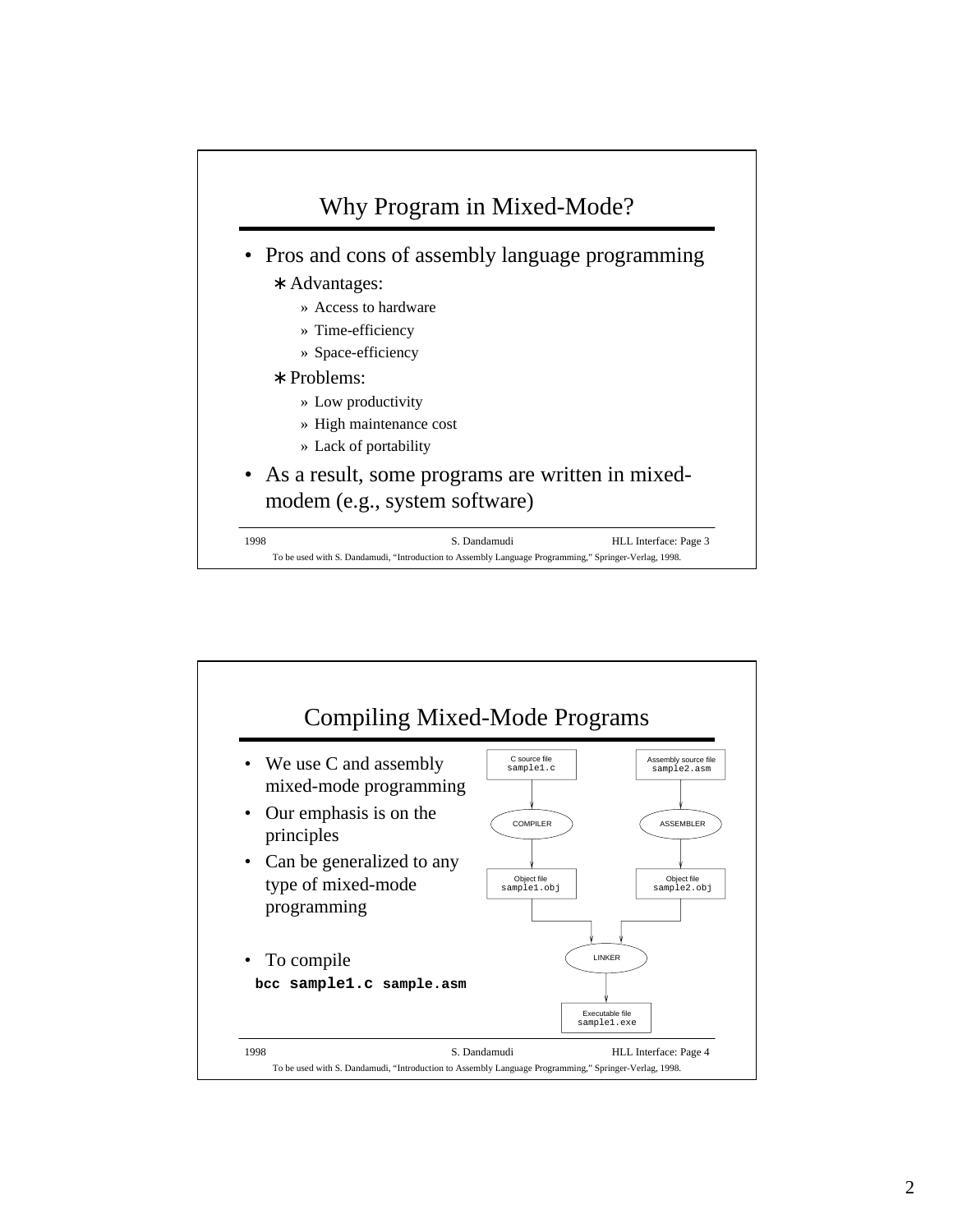

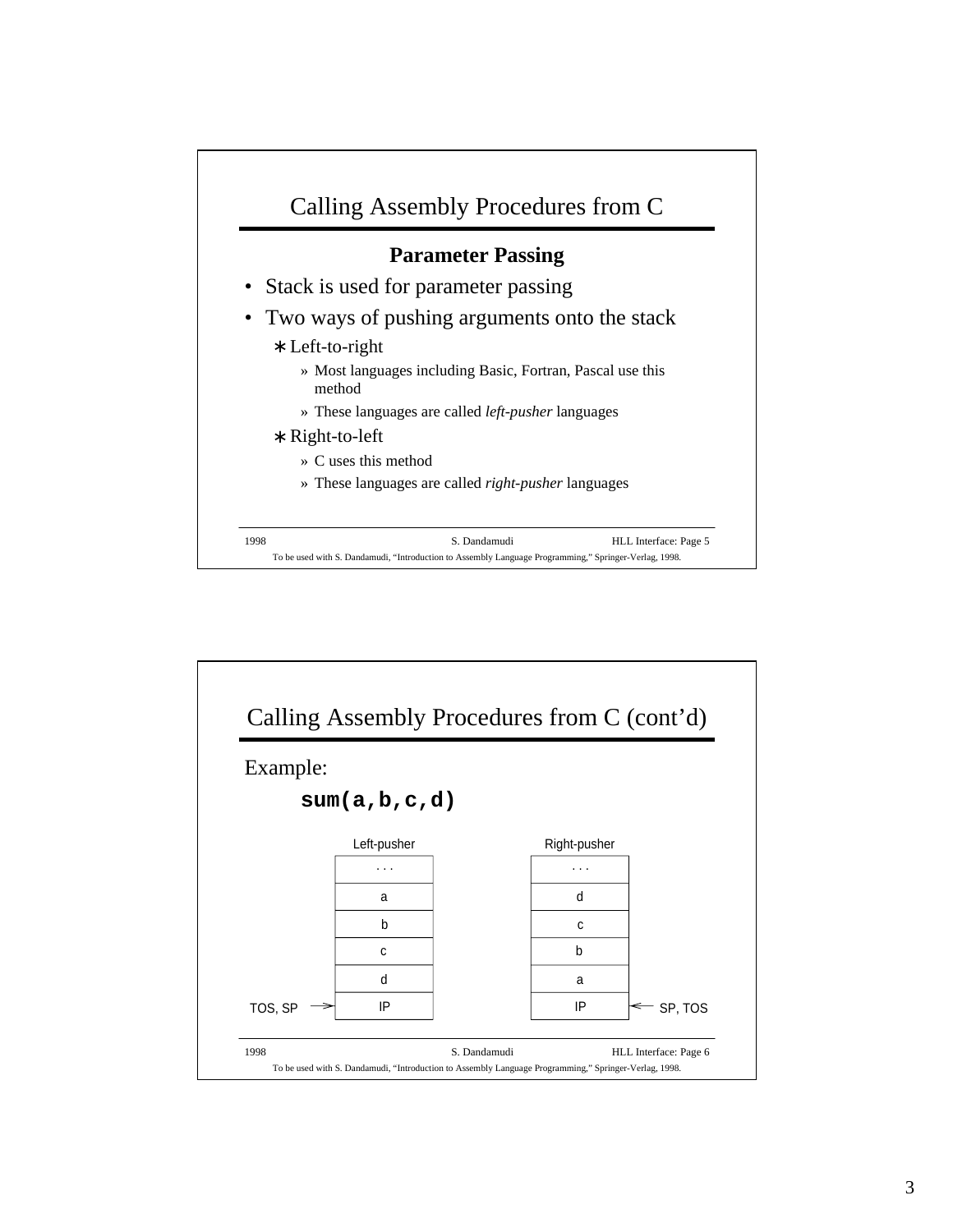| <b>Returning Values</b>               |               |
|---------------------------------------|---------------|
| • Registers are used to return values |               |
| Return value type                     | Register used |
| char, short, int<br>(signed/unsigned) | AX            |
| long<br>(signed/unsigned)             | DX:AX         |
| near pointer                          | AX            |
| far pointer                           | DX:AX         |

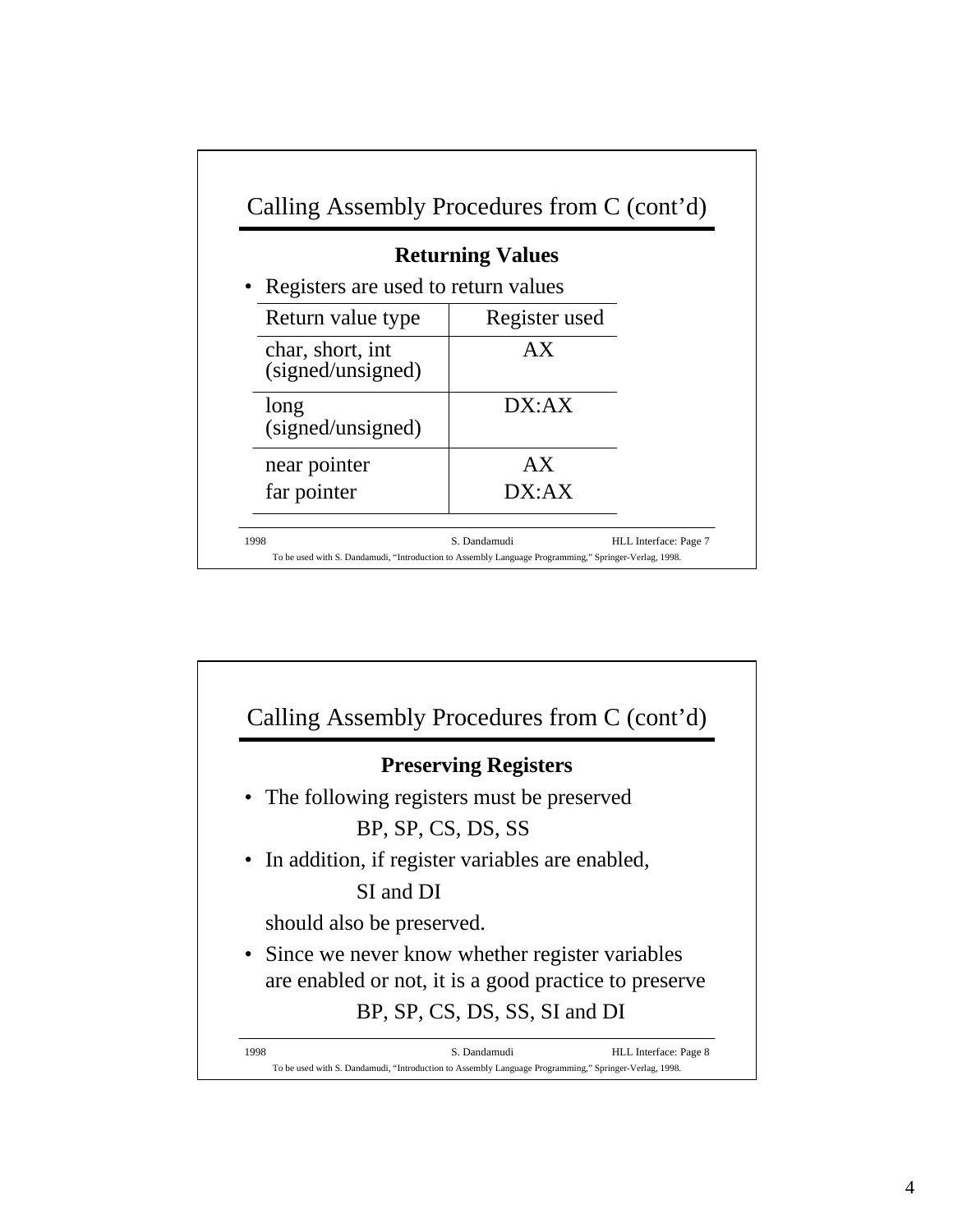

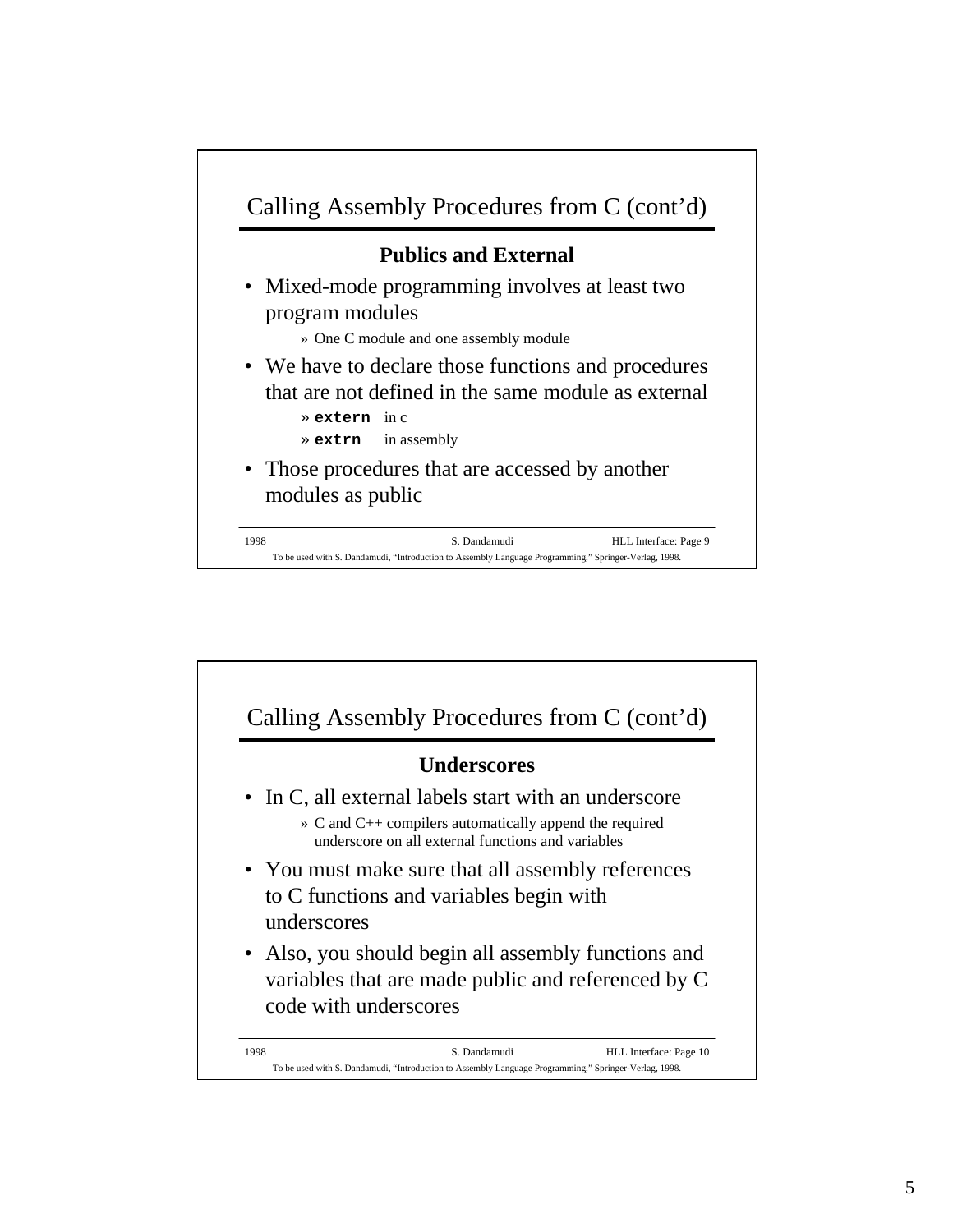

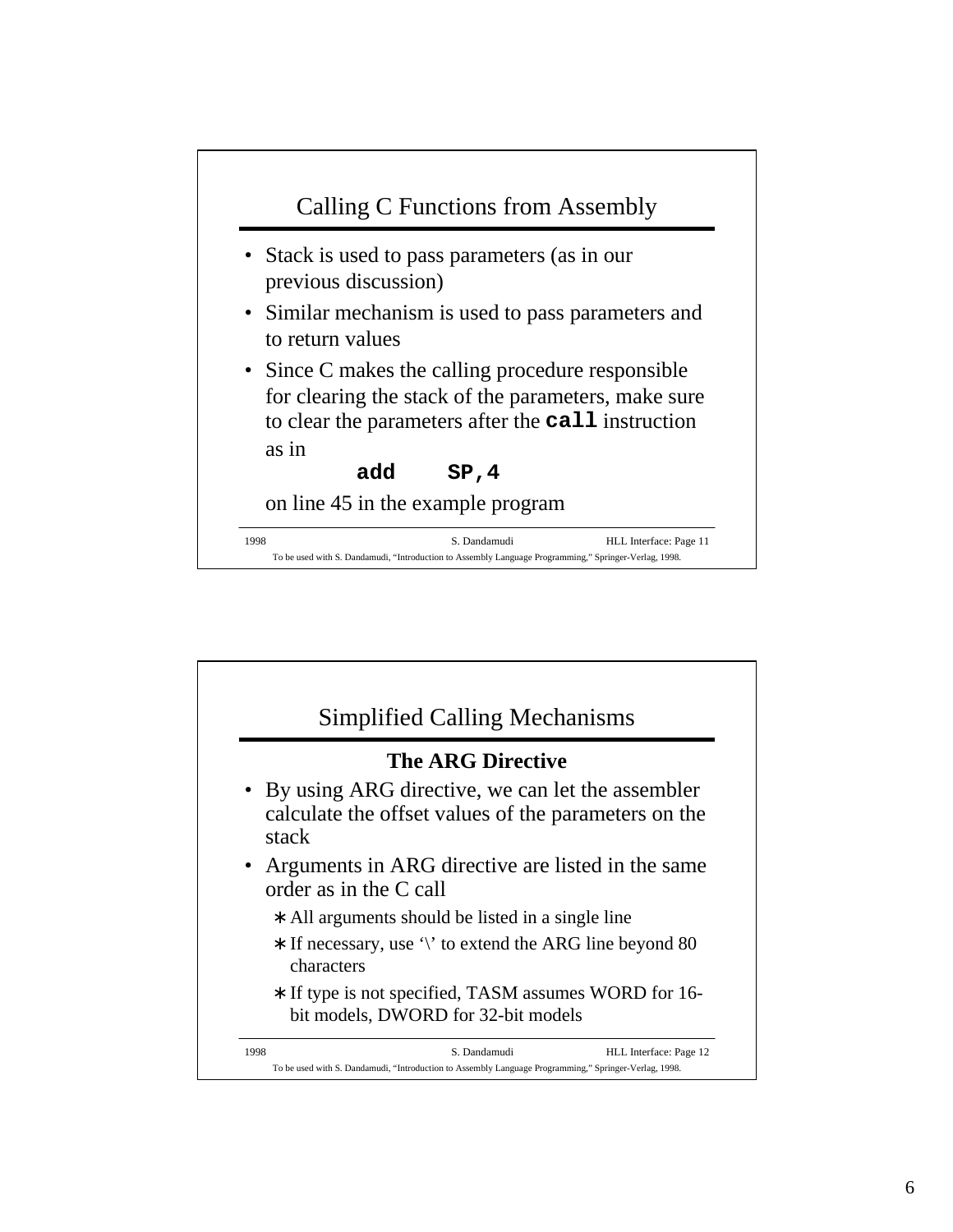

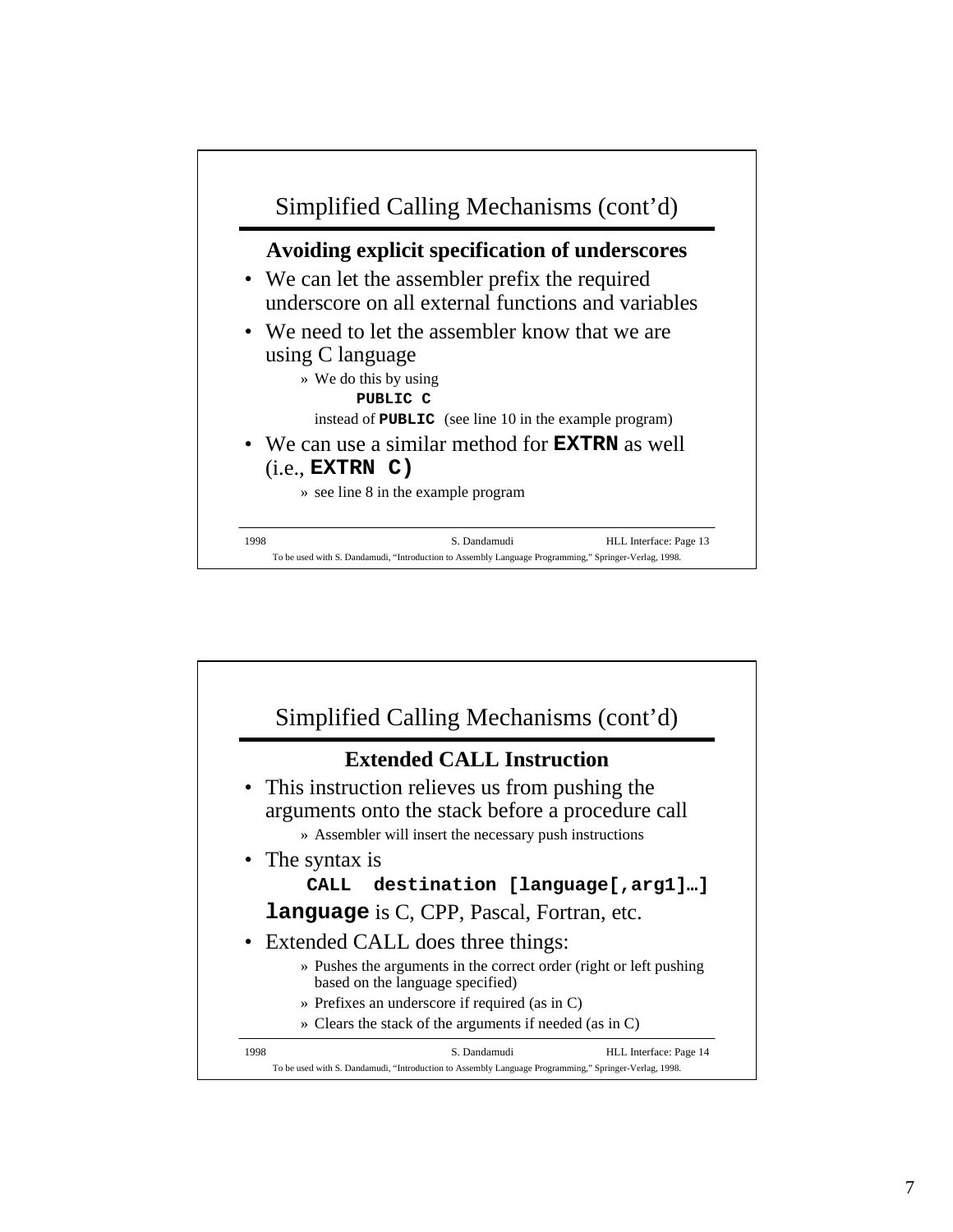